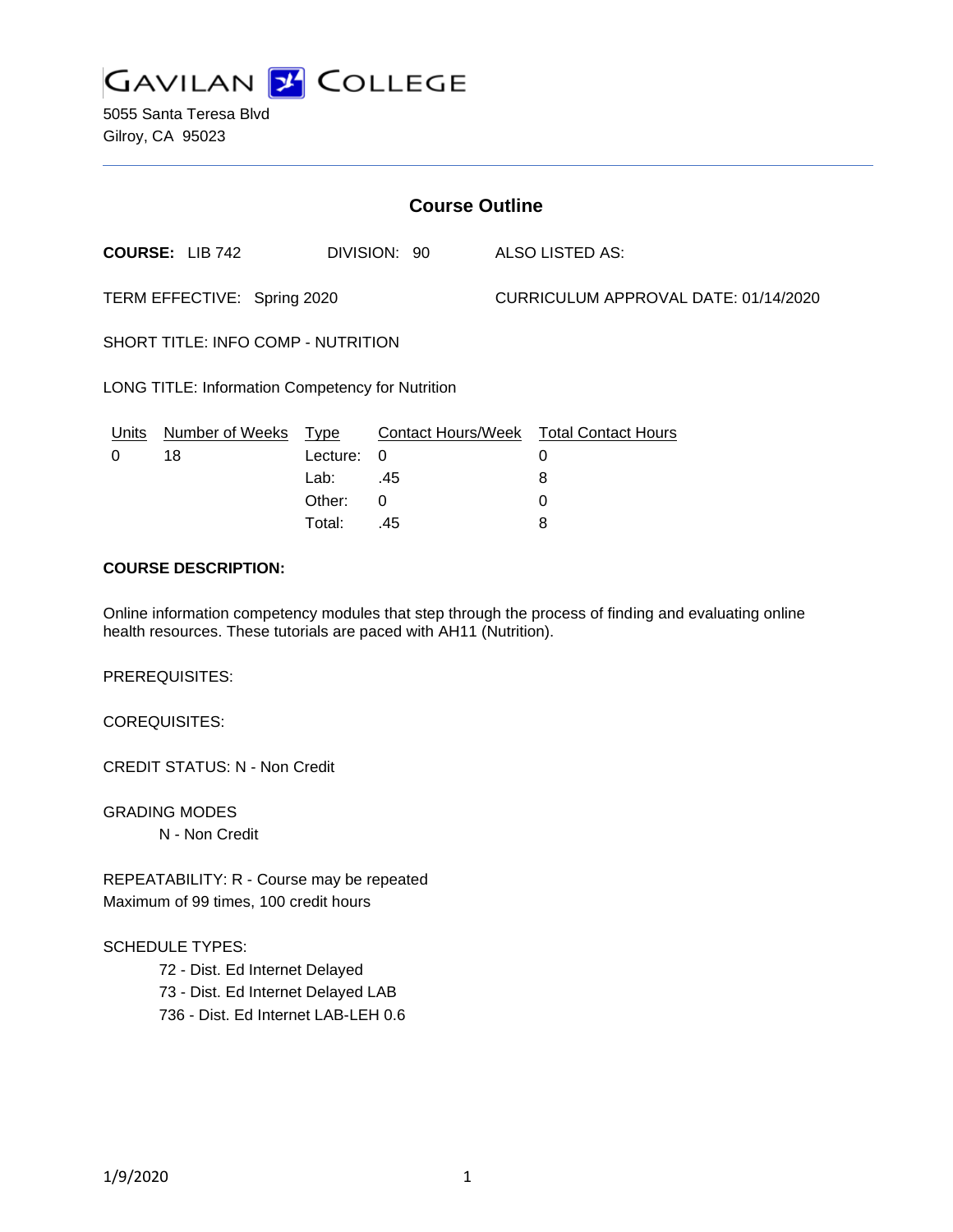## **STUDENT LEARNING OUTCOMES:**

By the end of this course, a student should:

1. Recognize and correctly use terminology that applies to the storing and retrieval of information.

2. Distinguish among databases for various formats such as books, periodicals, and online resources.

3. Design and modify search strategies, and evaluate search results.

4. Write complete citations in standard APA format.

### **CONTENT, STUDENT PERFORMANCE OBJECTIVES, OUT-OF-CLASS ASSIGNMENTS**

Curriculum Approval Date: 01/14/2020 1 Hours Overview of the online environment and the terminology used for information retrieval. 5 Hours Introduction and practice with the various online databases, what each type covers, how to search each one, and how to evaluate results. 2 Hours Introduction and practice writing complete citations in standard APA format for a bibliography.

## **METHODS OF INSTRUCTION:**

Online modules

#### **METHODS OF EVALUATION:**

Objective examinations Percent of total grade: 70.00 % Evaluation Description: Quiz following each module or portion of module. Writing assignments Percent of total grade: 20.00 % Prepare correct APA bibliography Other methods of evaluation Percent of total grade: 10.00 % Regular participation in interactive activities

## **REPRESENTATIVE TEXTBOOKS:**

Textbook not required.